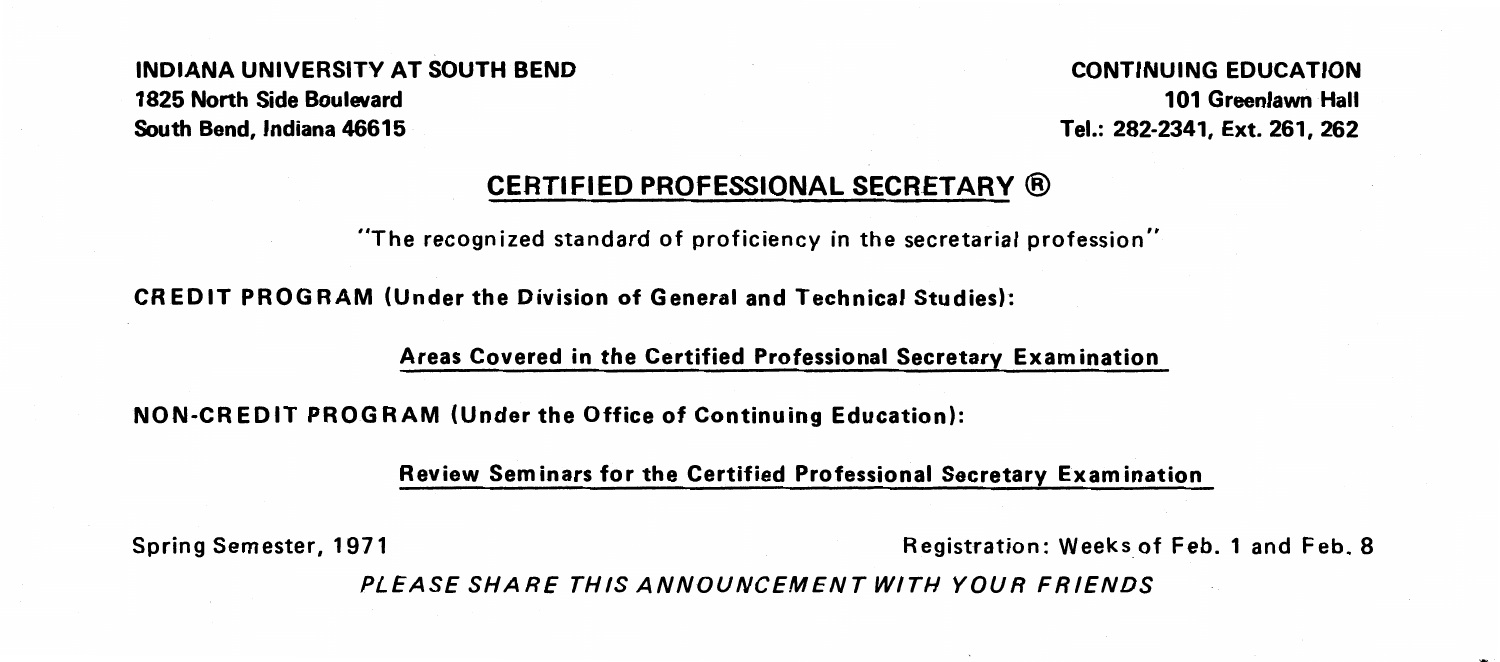## ENROLLMENT FORM CERTIFIED PROFESSIONAL SECRETARY PROGRAM

| <b>NAME</b><br>the contract of the contract of the contract of the contract of the contract of the contract of the | <b>TELEPHONE</b>                                                   |
|--------------------------------------------------------------------------------------------------------------------|--------------------------------------------------------------------|
| <b>ADDRESS</b>                                                                                                     |                                                                    |
|                                                                                                                    | Please indicate the course or courses in which you wish to enroll: |
| TBUS W250 -- BUSINESS ADMINISTRATION FOR SECRETARIES (1% credits) [ ]                                              |                                                                    |
| TBUS C250 -- SECRETARIAL PROCEDURES (1% credits) [ ]                                                               |                                                                    |
| <b>CERTIFIED PROFESSIONAL SECRETARY SEMINAR III (non-credit)</b> [ ]                                               |                                                                    |
|                                                                                                                    |                                                                    |
|                                                                                                                    | <b>SIGNATURE</b>                                                   |
| Payment must be made at registration                                                                               | <b>DATE</b>                                                        |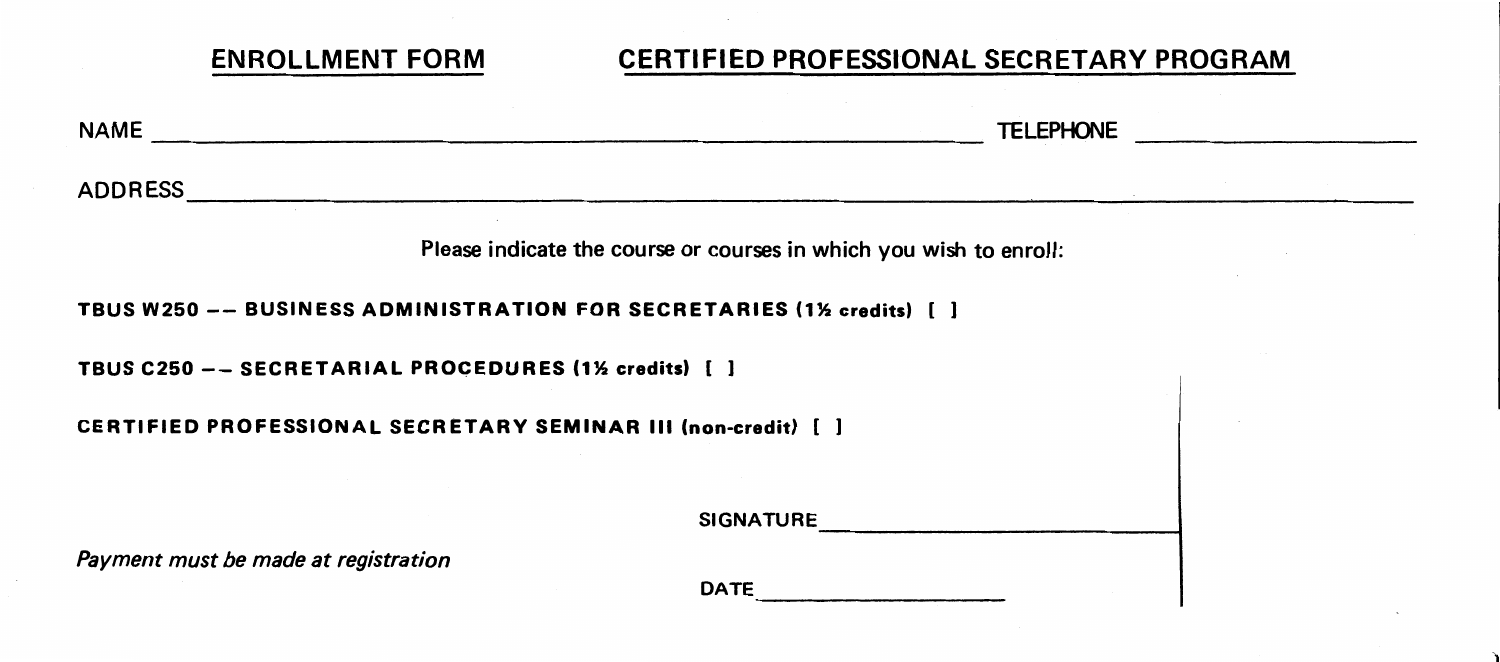## PROFESSIONAL SECRETARY PROGRAM

Within the program of study for the CPS Exam· ination, six courses are offered, each for 1% credits under the Division of General and Technical Studies of Indiana University. The program covers all six of the examination areas. Three nine-week non-credit seminars provide an opportunity for a comprehensive examination review.

#### CLASS SCHEDULE SPRING SEMESTER, 1971

### BUSINESS ADMINISTRATION FOR SECRETARIES, TBUS W250 1<sup>1/2</sup> cr.

Tuesday, 8:10-9:50 p.m. 15 sessions beginning Feb. 9 Instructor: Mr. Jack Durben

### SECRETARIAL PROCEDURES, TBUS **C250, 11/2 cr.**  $\frac{1}{2}$  cr.

Wednesday, 6:40-8:20 p.m. 15 sessions beginning Feb. 10 Instructor Sr. Ann V. Hillers

#### CERTIFIED PROFESSIONAL SECRETARY SEMINAR Ill, Non-credit.

Wednesday, 8:30-10:00 p.m. 9 sessions beginning Feb. 17 Instructor: Sr. Ann V. Hillers

FEES (Payable in full at rigistration):

Credit Courses: \$30, In-State \$60, Non-State

Non-Credit Seminar: \$15

REGISTRATION: Credit Courses: IUSB Registration Period and Procedure Non-Credit Seminar: Weeks of Feb. 1 and Feb. 8, Office of Continuing Education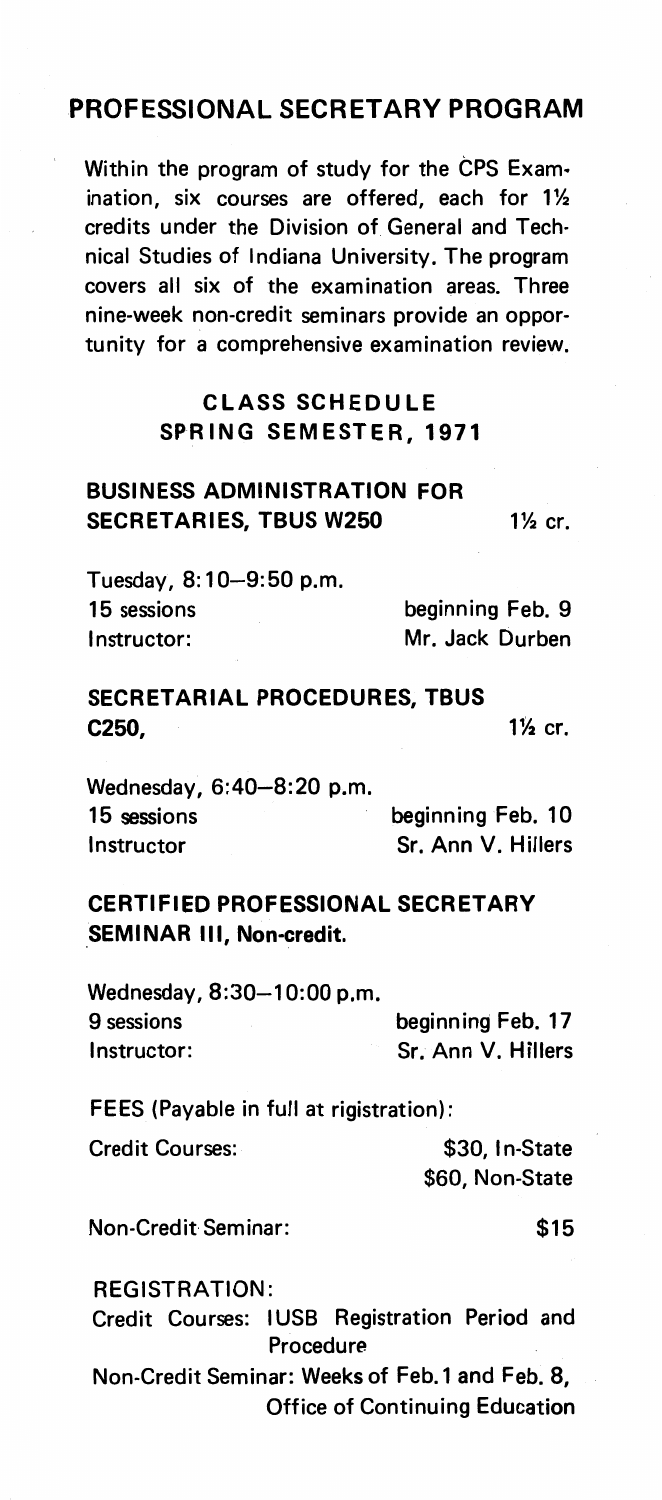# **PROFESSION/**

covers all six ( to zaibut2 lsoin credits under t ination, six co Within the prog

**INDIANA UNIVERSITY AT SOUTH BEND** OFFICE OF CONTINUING EDUCATION SOUTH BEND, INDIANA 46615 **101 GREENLAWN HALL**